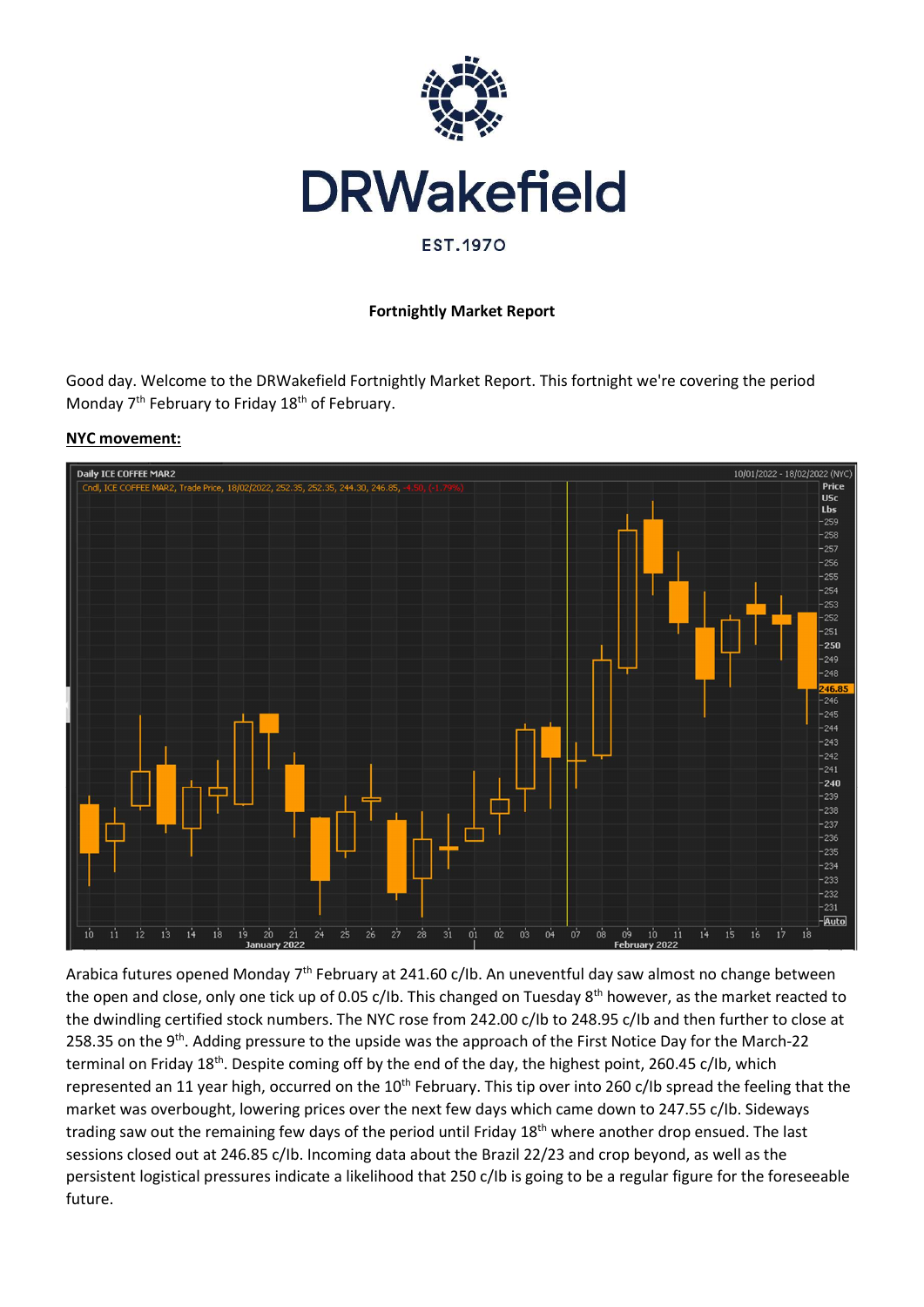### COT & certified stocks:

In the CFTC's COT report with the cut-off Tuesday 8th<sup>th</sup> February saw the non-commercials up their net long position to 50,918 lots. The commercials extend their net short by -7,110 lots to reach -101,271 lots.

In the CFTC's COT report with the cut-off Tuesday 15<sup>th</sup> February both non-commercials and commercials and continued down the path of furthering their positions. Non-commercials went to 53,279 lots and the commercials adjusted to -103,389 lots.

The drawdown in Certified US Arabica stocks is still running a considerable rate touching 1.01 million bags, 100,000 bags down from the last report.





The Robusta May-22 terminal saw a similar uptrend to Arabica. Opening at 2,221 \$/MT on the 7<sup>th</sup>, prices gathered strength and climbed to reach 2,270 \$/MT by the close of the  $11<sup>th</sup>$ . Providing most of the momentum was the increases in the Arabica market. News that 18,000 tons of Robusta from Vietnam and Indonesia shipped to London warehouses by breakbulk carriers helped to cap the uptrend and a sideways period kept prices reasonably stable over the next few trading sessions. A little value was lost on Friday 18<sup>th</sup> and the market ended the period at 2,225 \$/MT.

## Origin:

As the NYC rose to it's highest levels since 2011 in the past fortnight, focus shifted to Brazil as the significant driver. The reduced production volumes of the 21/22 crop and logistical issues are being demonstrated by the release of the January export figures that showed exports were down 10% when compared with this time last year. Overall, exports are running 20% lower than the previous year. These lower export figures are allowing differentials to remaining high despite the rising market. Although the crop failure for 22/23 year seems to have been taken into consideration in the market price, more data about the upcoming harvest will cause further fluctuations. Without any weather difficulties Brazil could have produced nearly 70 million 60kg bags but is looking likely at 59 million bags. Rainfall levels are supporting good growth for the 23/24 crop.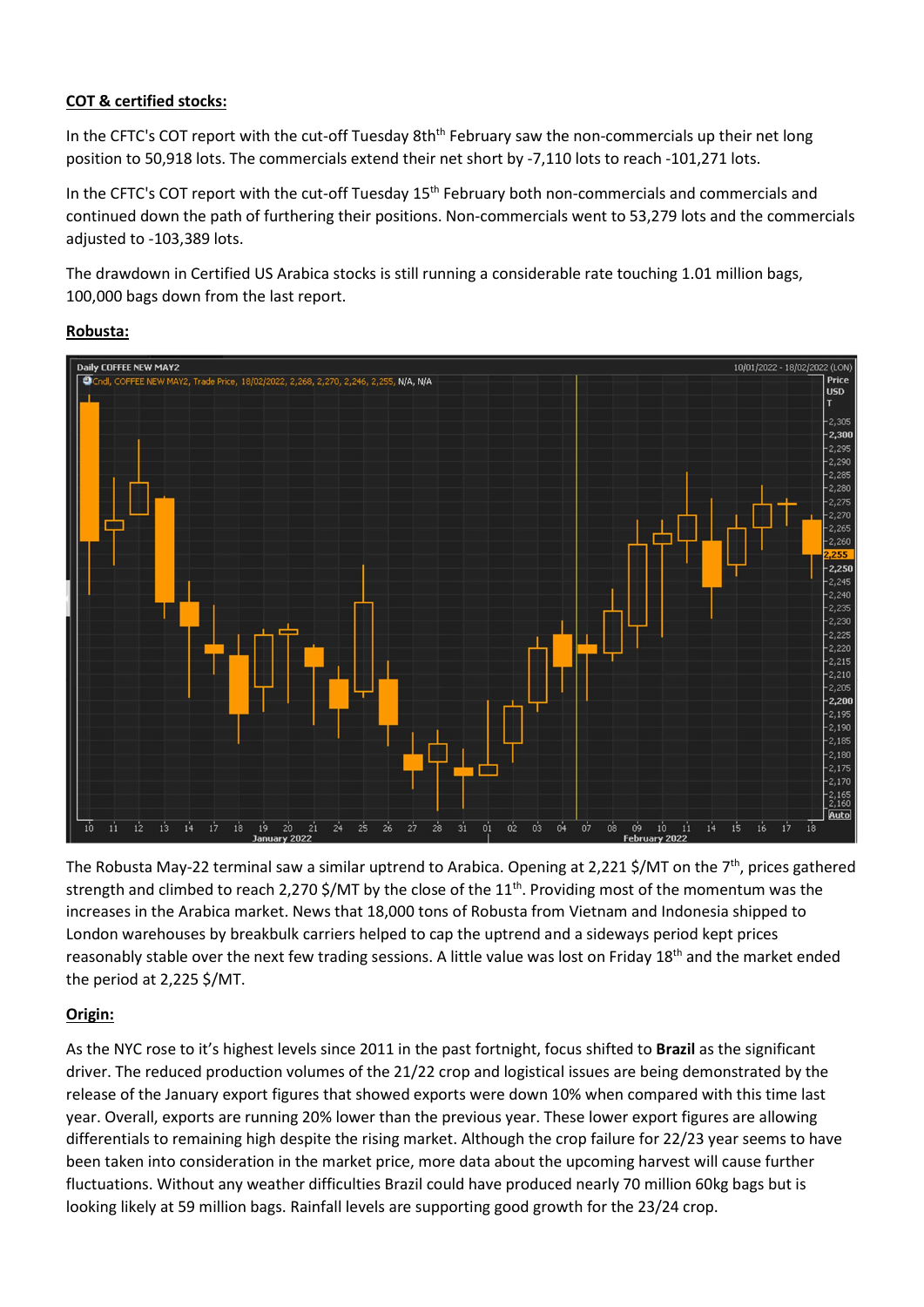The Colombian harvest continues with about 90% already picked. Differentials are also remaining strong as production and exports fall behind 2021 and 2020 figures. An interesting point to note is the increase in Brazilian coffees being imported into Colombia, indicating that every kilogram of Colombian coffee has a value worth selling. This is a trend that has been moving in an upward direction, in 2019 it was around 37,000 60 kg bags whereas 2021 saw over 90,000 bags imported. Rains are set to continue during the cherry expansion stage for the next crop.

In Indonesia they are approaching the upcoming harvest, which is set to begin in March or early April. Volumes are expected to be down by 10-15% as a result of heavy rains at the end of last year and too little rain over the next few weeks could worsen the problem (aren't coffee trees fussy!). Local prices have seen increase due to the reduced volume high NYC prices, and large exporters having long contract positions that they are trying to honour. There is a third wave of Covid going round so industry has taken it's self back to working with 50% of population on alternate days.

### Currency:



In the last report we have changed the format of the FX section and combined the GBP/USD and EUR/USD graphs. We decided to do this as we often talk about how they behave in relation to each other and thought it would be easier if all the data was on one graph. The line in purple represents GBP/USD and the line in yellow represents EUR/USD.

Both GBP (1.354) and the Euro (1.144) started off the period reasonably strongly against the Dollar after a sharp rise the week before. The Dollar Index was strong as yields on the 10 year Treasuries pushed two year highs just below 2%. The US has experienced its highest inflation rate in 40 years, at a figure of 7.5%. Whilst EUR lost value over the coming days to drop down to 1.131 as comments from the ECB pushed back against a previous hawkish sentiment. Sterling managed to stay more stable. Both experienced a slight pickup from 14<sup>th</sup>, following UK jobs data. The Euro gathered some value as tensions between Russia and Ukraine de-escalated slightly as Russia claimed it was withdrawing troops, although apparently evidence shows otherwise. The Euro closed lower than its period open at 1.134 but the Pound closed slightly higher at 1.361.